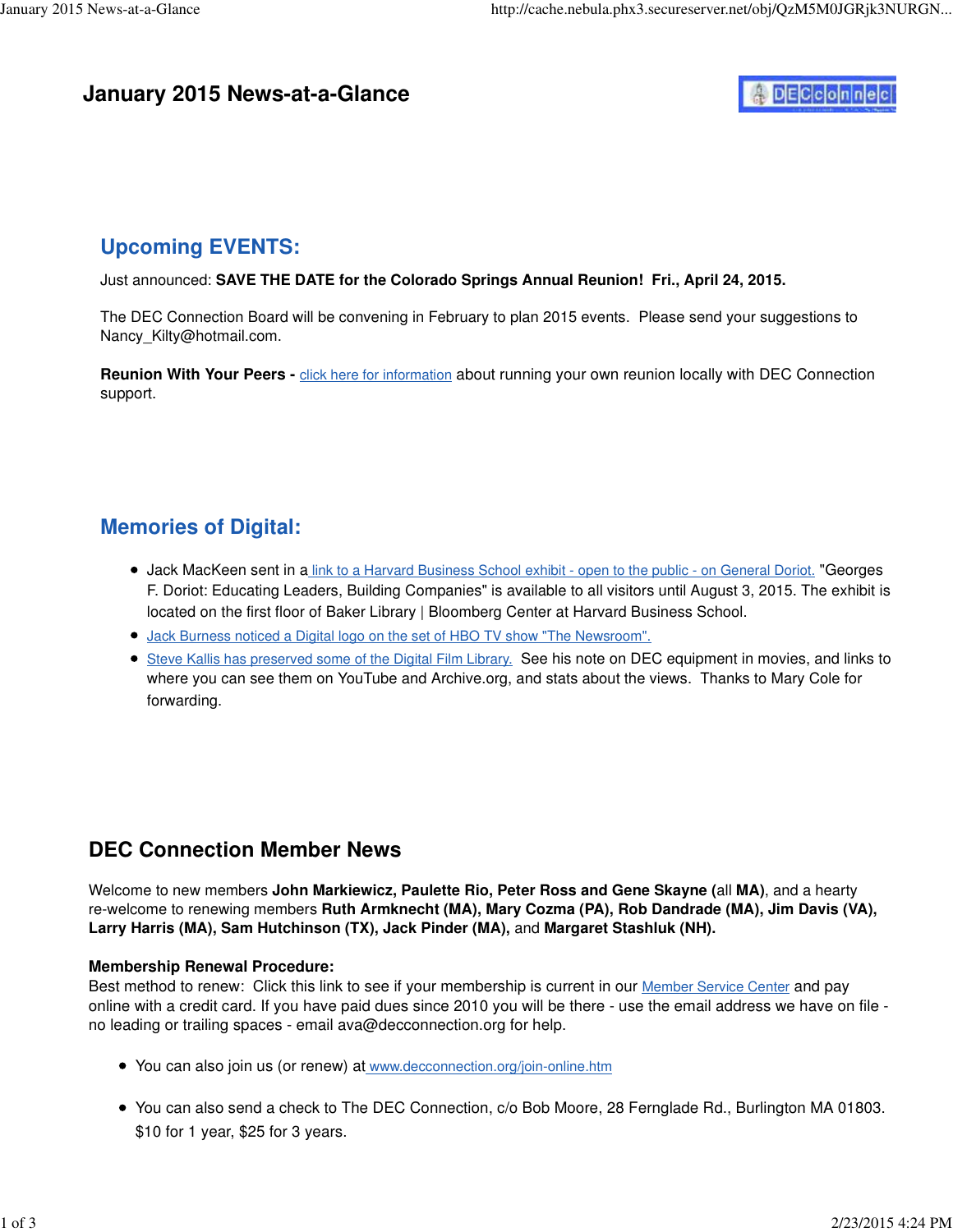If you prefer to use your PayPal account directly (not via our website), use our payment address: [registrations@decconnection.org - d](mailto:registrations@decconnection.org)o NOT use any Board member's personal email address.

**Staying on our email list:** Our newsletter contact manager removes names if the recipient mail server sends a rejection notice. If you haven't received DEC Connection's News-at-a-Glance in a while, or you changed your email address, re-register for our free e-news at: <http://www.decconnection.org/mail.htm>

# **DEC Connection Member NewsBytes**: send yours to: [webmaster@decconnection.org](mailto:webmaster@decconnection.org).

#### See our new NewsByte archive page.

- **Art Clockedile**, badge #40, sent in a photo of his 25th Digital anniversary award, received in 1984. Click here to see it on our online museum page. [clockedilea@charter.net](mailto:clockedilea@charter.net)
- **Frank Lombardi** writes that he is still working at PC Connection in Merrimack NH. [franknh1@yahoo.com](mailto:franknh1@yahoo.com)
- **Jack Mileski** forwarded a link to a really amazing application developed in Israel called the Cicret bracelet it is like a tablet projected onto your skin. He said: Neat! I remember when I was at Digital in the mid- '70s in the SW Dept. and we debated whether software and personal gadgets would take over the world. We concluded that it would despite the HW orientation of the company (we were in the minority). It did come true! <https://www.youtube.com/embed/9J7GpVQCfms>

#### **Sad News Department** - details on our Memorials Page

- Joanne Jacobs sent in sad news that computer pioneer **Jack Gilmore** recently died. During the 1950s, Jack was involved in the MIT Whirlwind Project where he wrote the first commercial software used for air traffic control, and the MIT Lincoln Laboratory Computer Research Group where he wrote the first personal operating system. From 1974 til his retirement in 1992, Jack served on the staff of Digital Equipment Corporation in various managerial and technical roles in their Office Automation efforts. Jack held 2 patents, one for Digital.
- We are sad to report the passing of **Ingeborg Hill**, 78, of Colorado Springs CO. Inge worked as a document control specialist for over 25 years with Digital and Quantum computer companies.
- Condolences to friends of **Jon Raphaelson**, 60, Worcester MA, who passed away on 13 January. While at Digital/Cpq/HP, Jon was an instructor in Enterprise Architecture.

# **Website Updates**:

US - **Medicare webinar presentations and Q-and-A** now online: Medicare is much more complex than one would think... and there can be some expensive surprises. The presentations and Q-and-A from the HPAA Medicare webinar are now online. Both speakers are very experienced, succinct, and practical. **<http://www.hpalumni.org/medicare>**

- Part 1 -- Medicare Explained -- with Heads Up Warnings, by non-profit health insurance counselor Connie Corrales.

- Part 2 -- Medicare for HP Retirees, by Aon Retiree Health Exchange analyst David Rew.
- Part 3 -- Q and A. Again thanks to Curt Gowan for this valuable advice.
- A handy list of health-related resources for "near-seniors" is on our Links page.
- If you know someone who has been offered the HP 2014 U.S. Phased Retirement Program, please send them this link: <http://www.hpalumni.org/PRP> This independent site has advice and reference info from HP alumni who have gone through previous retirement/layoff cycles. We also have an email list for updated info and moderated discussions. Thanks to Curt Gowan for this info.